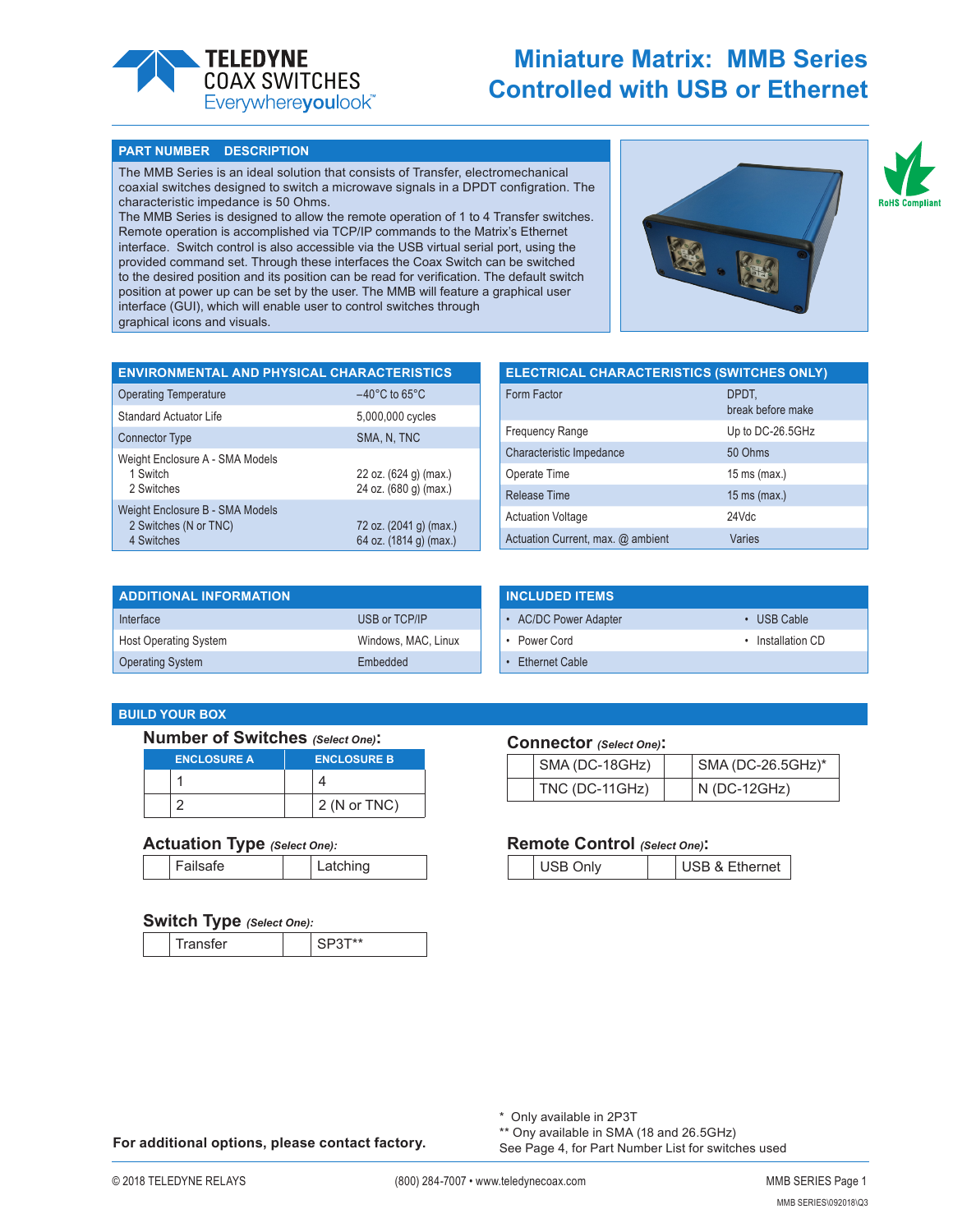# **Miniature Matrix: MMB Series Controlled with USB or Ethernet** COAX SWITCHES



# **BLOCK DIAGRAM EXAMPLE**



# **MECHANICAL OUTLINE FOR ENCLOSURE A**

# **Max. Length with Switches= 7.75 (196.85)**



# **Enclosure A: UP TO 2 TRANSFER SWITCHES**

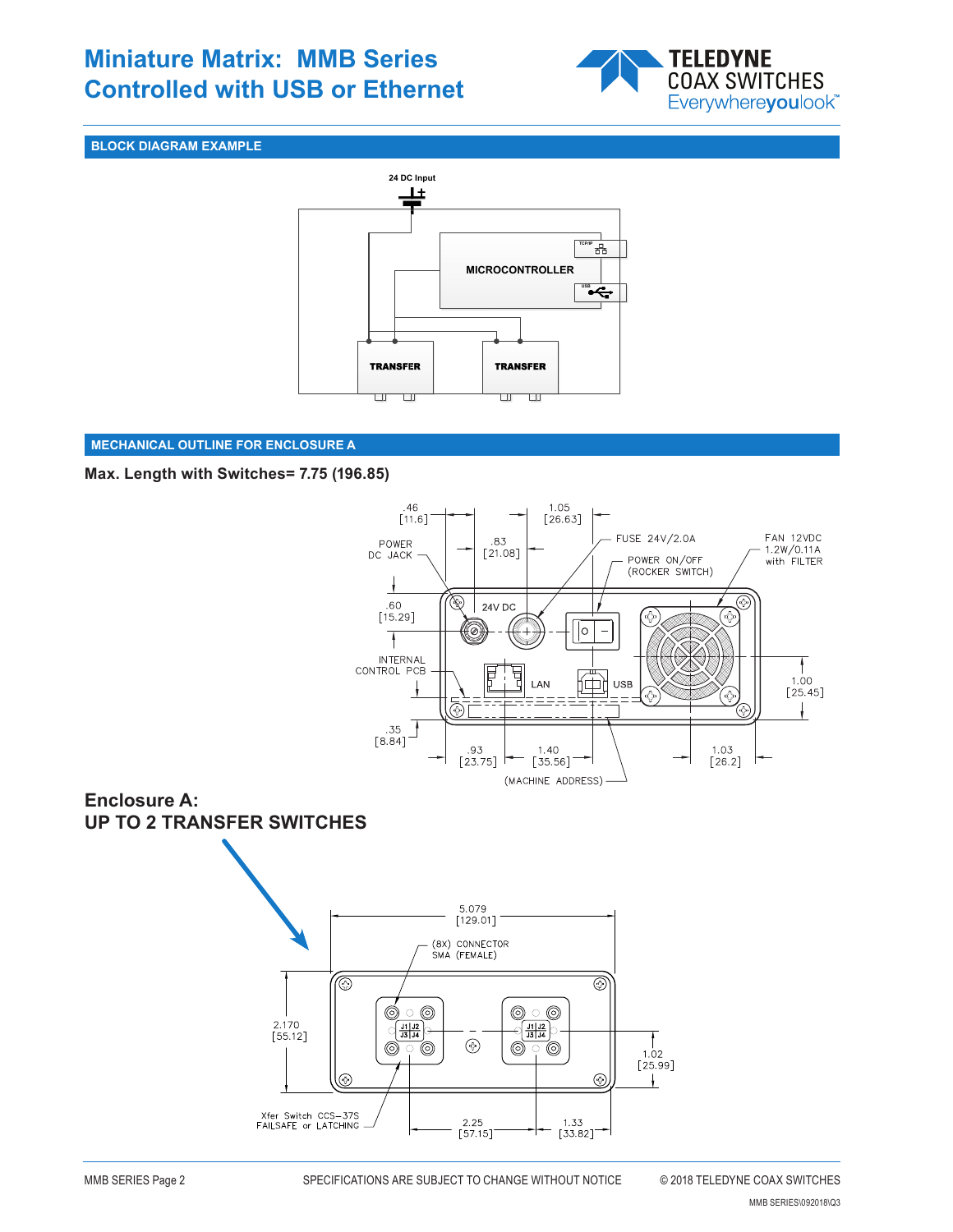

# **Miniature Matrix: MMB Series COAX SWITCHES**<br>Everywhereyoulook<sup>\*</sup> **Controlled with USB or Ethernet**

### **MECHANICAL OUTLINE FOR ENCLOSURE B**

# **Enclosure B: UP TO 4 TRANSFER SWITCHES**





SIDE VIEW

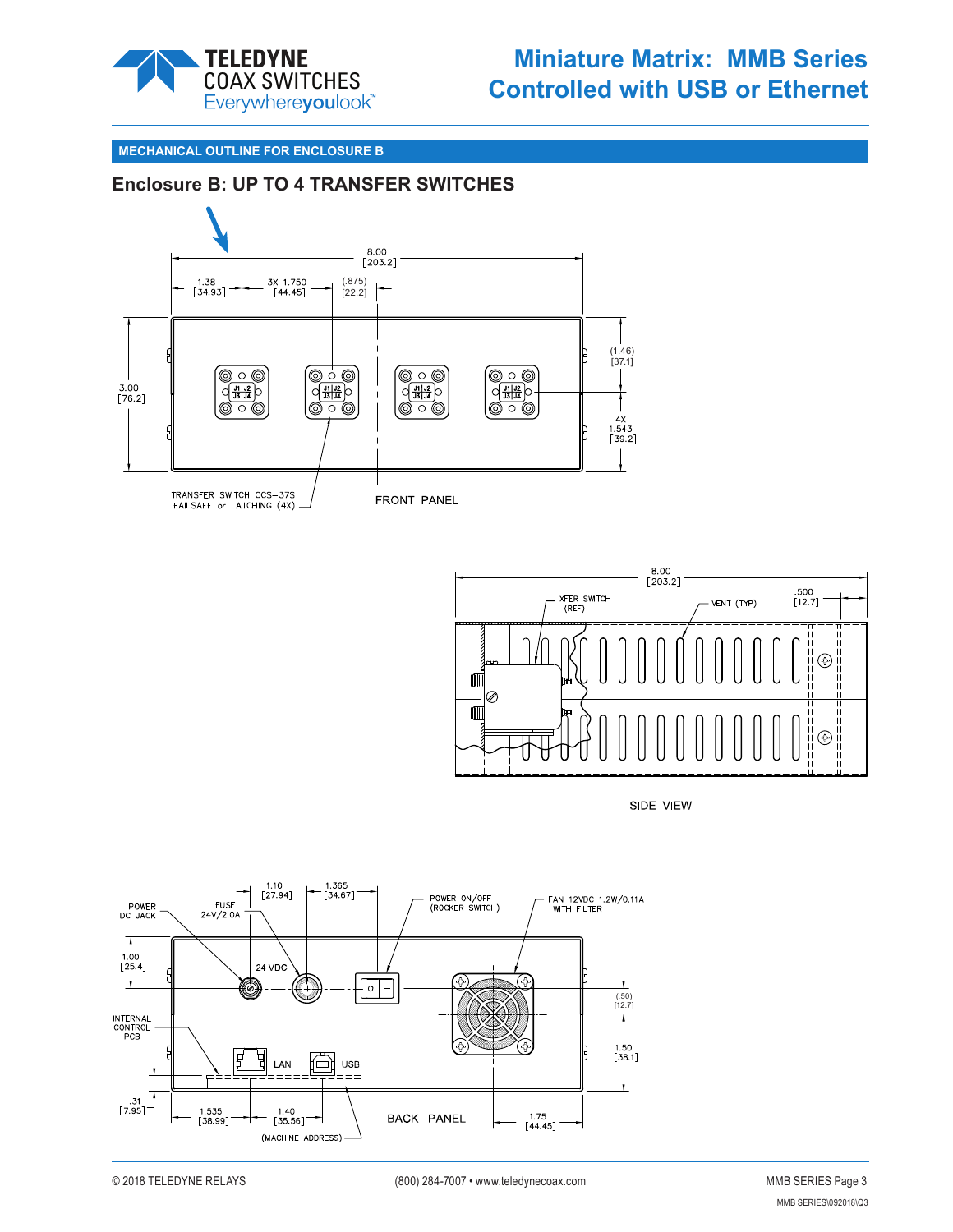# **Miniature Matrix: MMB Series Controlled with USB or Ethernet** COAX SWITCHES



**Enclosure B: UP TO 4 2P3T SWITCHES**







MMB SERIES\092018\Q3